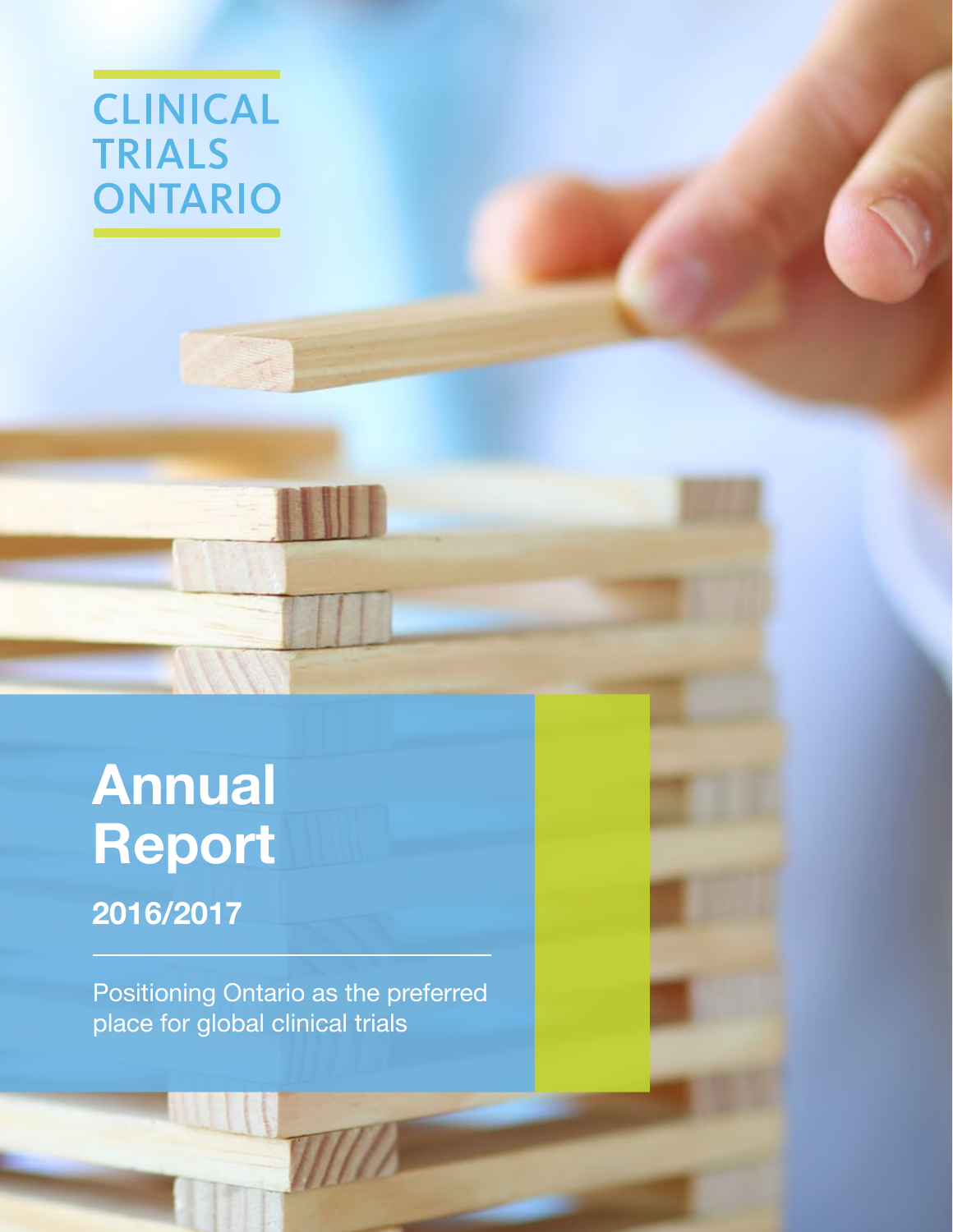## **OUR Vision**

To make Ontario a preferred location for global clinical trials while maintaining the highest ethical standards.

## **OUR Mission**

To strengthen, promote and capitalize on Ontario's competitive advantages to conduct high-quality clinical trials.

## **OUR Strategic Priorities**





#### **Streamline**

Streamline processes to support the timely, efficient and cost-effective conduct of high-quality clinical trials.



#### **Engage**

Support and promote public and patient engagement with clinical trials.



#### **Promote**

Promote Ontario's competitive advantages and clinical trial capacities to attract more industry investment.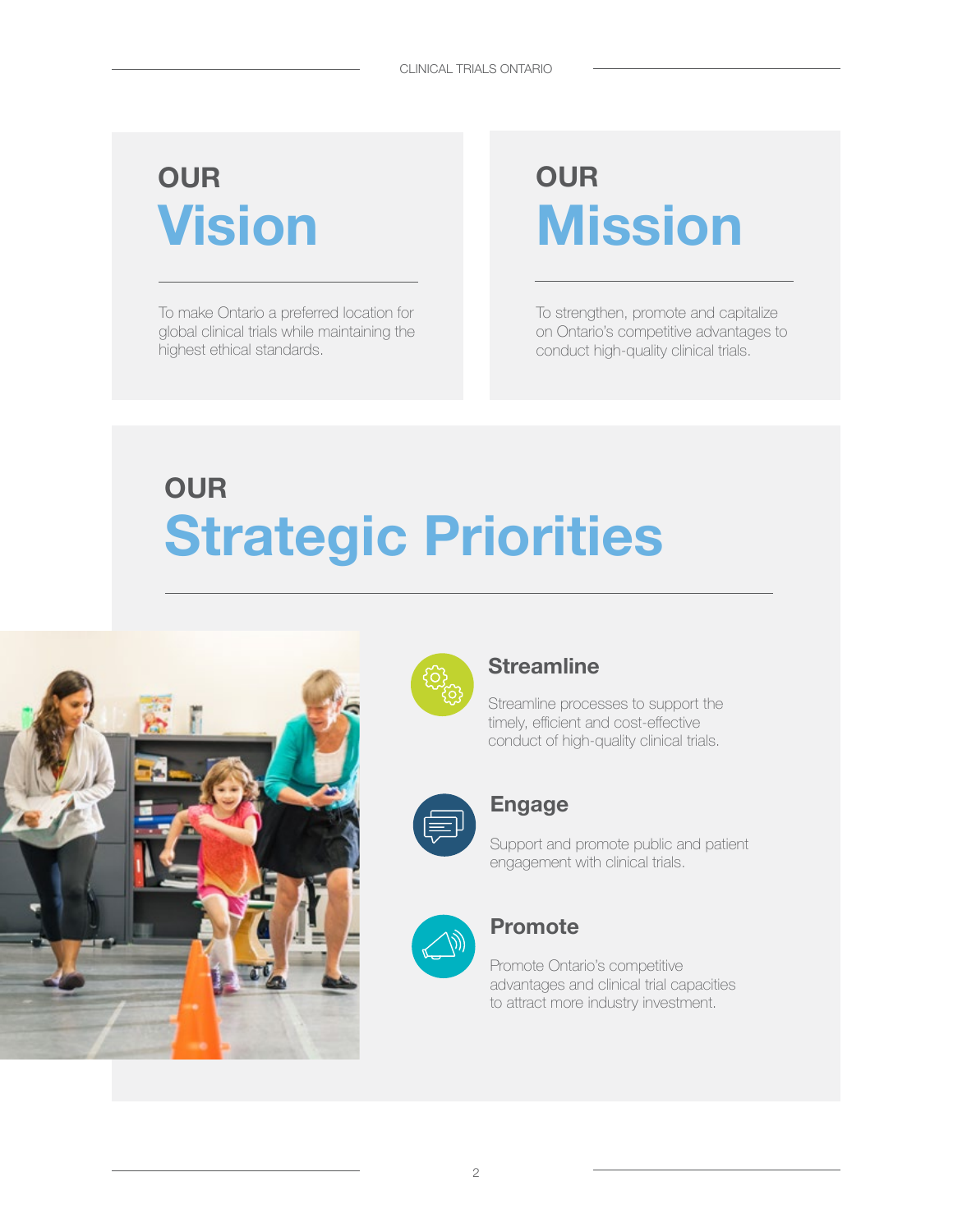

Building on the foundation for an improved clinical trials environment in Ontario.

In 2012 the Province of Ontario took a bold step in investing in the health research sector by establishing Clinical Trials Ontario. Mandated to establish the province as a preferred destination for global clinical trials, CTO has focused its efforts on working with the clinical trials community to develop programs to streamline clinical trial conduct, engage patients and the public, and raise awareness of the advantages Ontario brings to the clinical trials space.

With renewed support from the government and the basic building blocks in place CTO is positioned to maximize the impact of current programs and collaborate with the clinical trials community to broaden its scope and develop new ways to support highquality and ethical clinical trials. CTO will increase its efforts to engage patients and the public with clinical trials and promote Ontario's tremendous clinical trial capabilities.

We look forward to continued collaboration with the clinical trials community in positioning Ontario as a preferred location for clinical trials.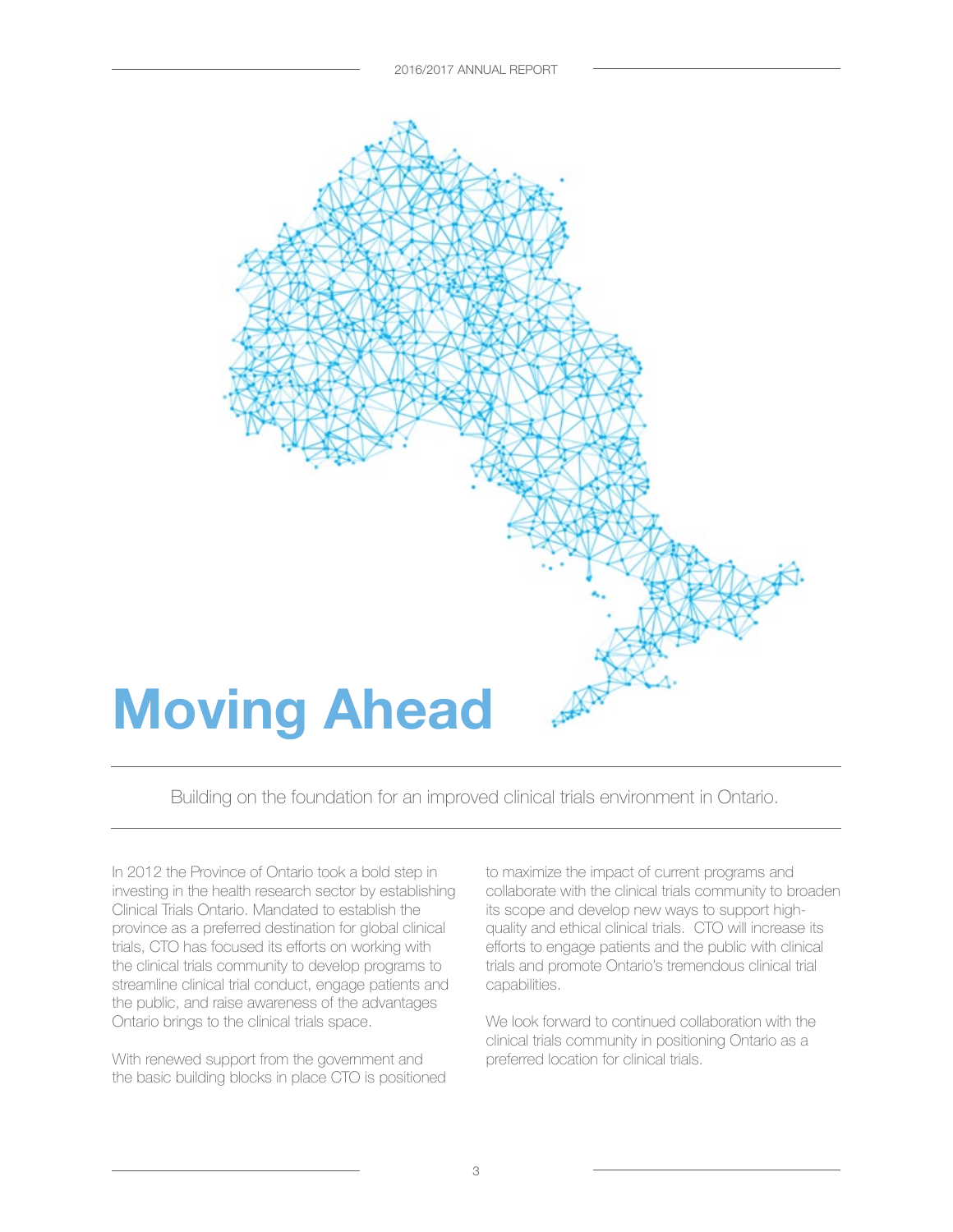

## **MESSAGE FROM THE Board Chair and President & CEO**

As we look back to 2012 when CTO was established, and where we are now, we cannot help but be excited about the future of clinical trials in Ontario. This past year was about strengthening the foundation created to support a thriving clinical trials community. Together with our partners in the health and life sciences sectors we have been successful in establishing core programs, and positioning CTO to expand in engagement and impact.

CTO Stream – our unique online system that supports a single ethics review for multi-site studies – is now fully operational with new features being added continuously. Our objectives moving forward are to optimize the program, maximize institution as well as sponsor participation, and proactively promote the benefits of CTO Stream locally, nationally and globally.

Participants in clinical trials help make safe and effective treatments available to all Canadians. CTO has learned through its outreach that patients have a desire for improved access to trials, as well as supports that empower them to make informed decisions about participation. By establishing the Patient and Public Advisory Group and engaging with

**14 This past year was<br>about strengthening<br>the foundation<br>created to support** about strengthening the foundation created to support a thriving clinical trials community. "<br>"<br>"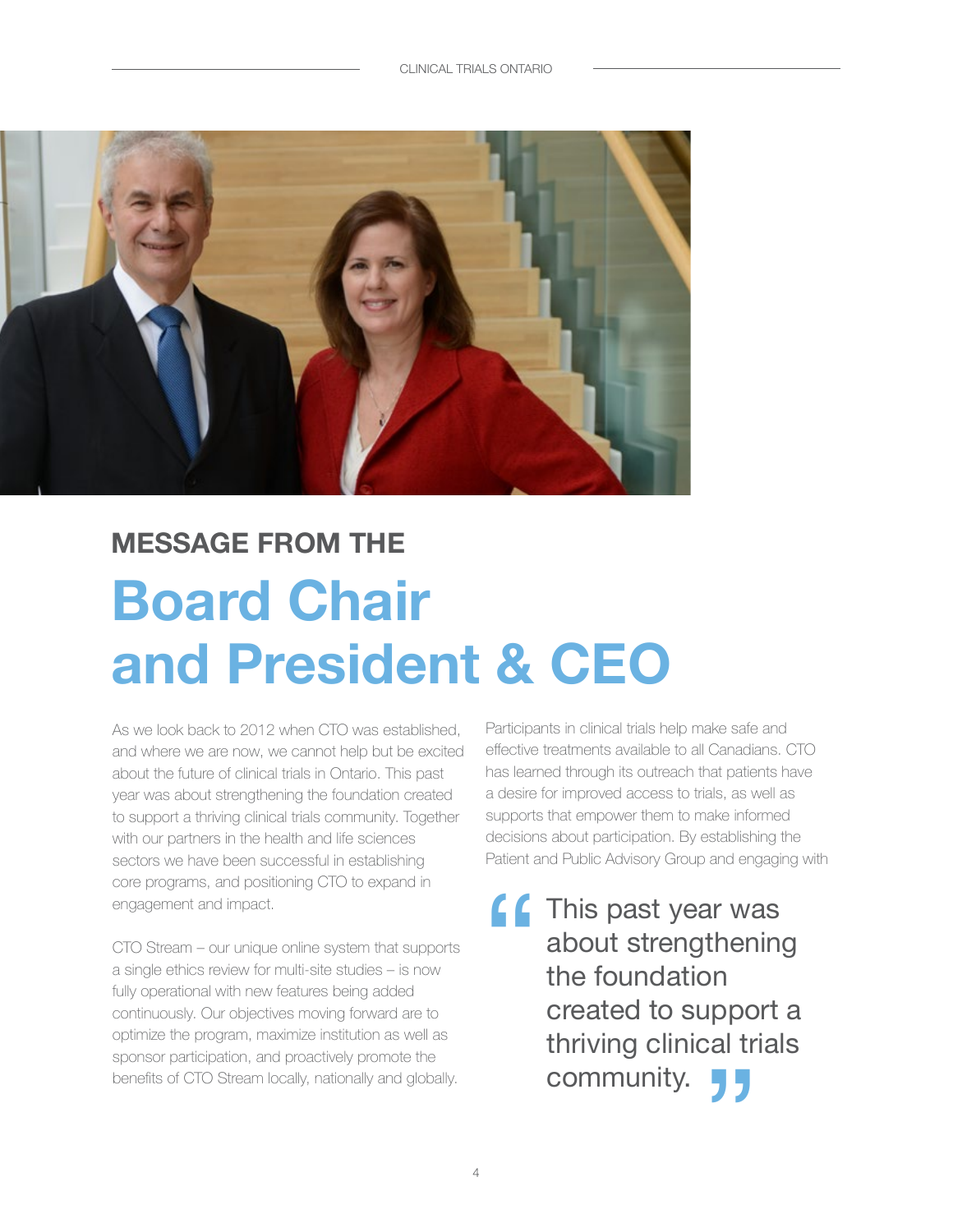With world-class research facilities, over 200 hospitals, and 50% of Canada's pharmaceutical investment in R&D, Ontario is one of the world's ideal locations for clinical trials. "

patient organizations and health charities, CTO will identify strategies to support the development of better clinical trials, and improve access to clinical trials, thus enhancing patient involvement with trials.

Over the past year CTO has actively participated in various meetings and conferences, exchanging knowledge and best practices, and fostering connections with a diverse network of research, business and healthcare professionals. We continue to raise the profile of CTO while promoting Ontario's infrastructure to support efficient clinical trials. With world-class research facilities, over 200 hospitals, and 50% of Canada's pharmaceutical investment in R&D, Ontario is one of the world's ideal locations for clinical trials. With the building blocks in place, we will now pursue a new phase of enhancements to support

the efficient conduct of clinical trials, and respond to the evolving needs of the research community. Together with our clinical trials community we will continue to drive improvements and ensure that Ontario remains a dynamic and sought after clinical trials environment. efficient conduction<br>
the evolving need<br>
ther with our c<br>
tinue to drive im<br>
ario remains a c<br>
s environment.

Sincerely,

Arthur Slutsky, Chair, Board of Directors and Susan Marlin, President & CEO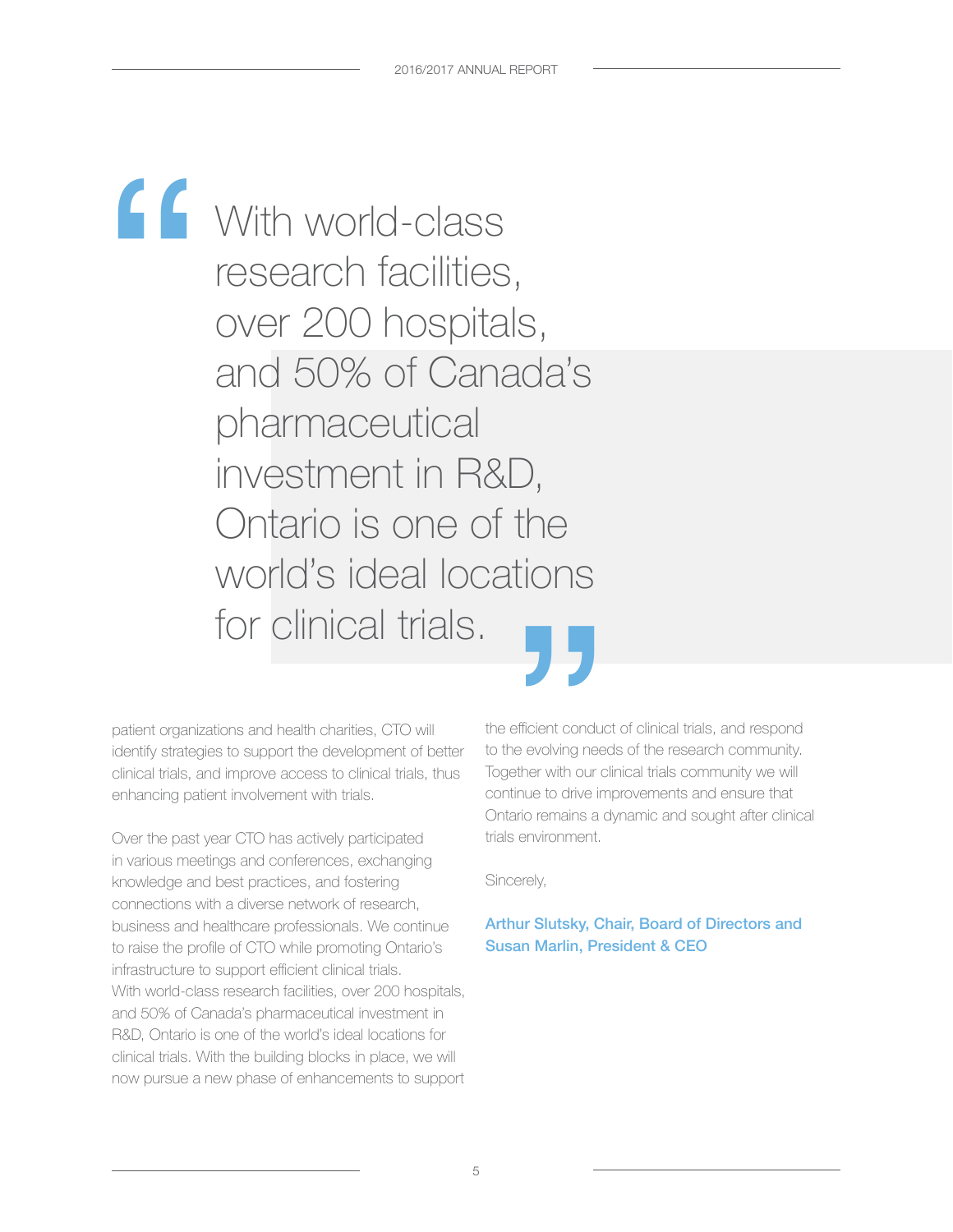

OBJECTIVE: Streamline processes to support the timely, efficient and cost-effective conduct of high-quality clinical trials

### PROGRESS HIGHLIGHTS



#### More Institutions Adopting the Single Ethics Review Model

Engagement in CTO's Streamlined Research Ethics Review System has been increasing as we intensify our efforts to reduce the administrative burden and shorten the time associated with ethics reviews for multi-centre studies. The number of CTO Stream users is growing. This has enabled CTO to collect valuable feedback on the efficiency of the system and how it can be enhanced to support institutions and REBs. CTO aims to maximize participation and develop additional tools and resources that support the conduct of efficient and high-quality clinical trials.

### **2**

#### Streamlined Ethics Review will expand to Include Observational Research Studies

CTO consulted with institutions, REBs, and researchers as they plan for the expansion of CTO Stream to accommodate multi-site observational health research studies. Feedback from stakeholders will inform the creation of new ethics application forms and consent form templates for observational studies. This effort will help further streamline operations for multisite research studies in Ontario.

### **3**

#### Ethics Reviews for Cancer Studies now Facilitated Through CTO Stream

A major operational initiative of CTO was the transition of the Ontario Cancer Research Ethics Board (OCREB) to CTO Stream. The process was a major step towards a single system for ethics reviews for all multi-centre research in Ontario. Ethics applications for multi-site clinical trials in oncology, which would have been previously reviewed by OCREB using their former online system, will now be submitted to CTO Stream. By having one system in place, CTO and OCREB have partnered to create efficiencies and cost savings across the province.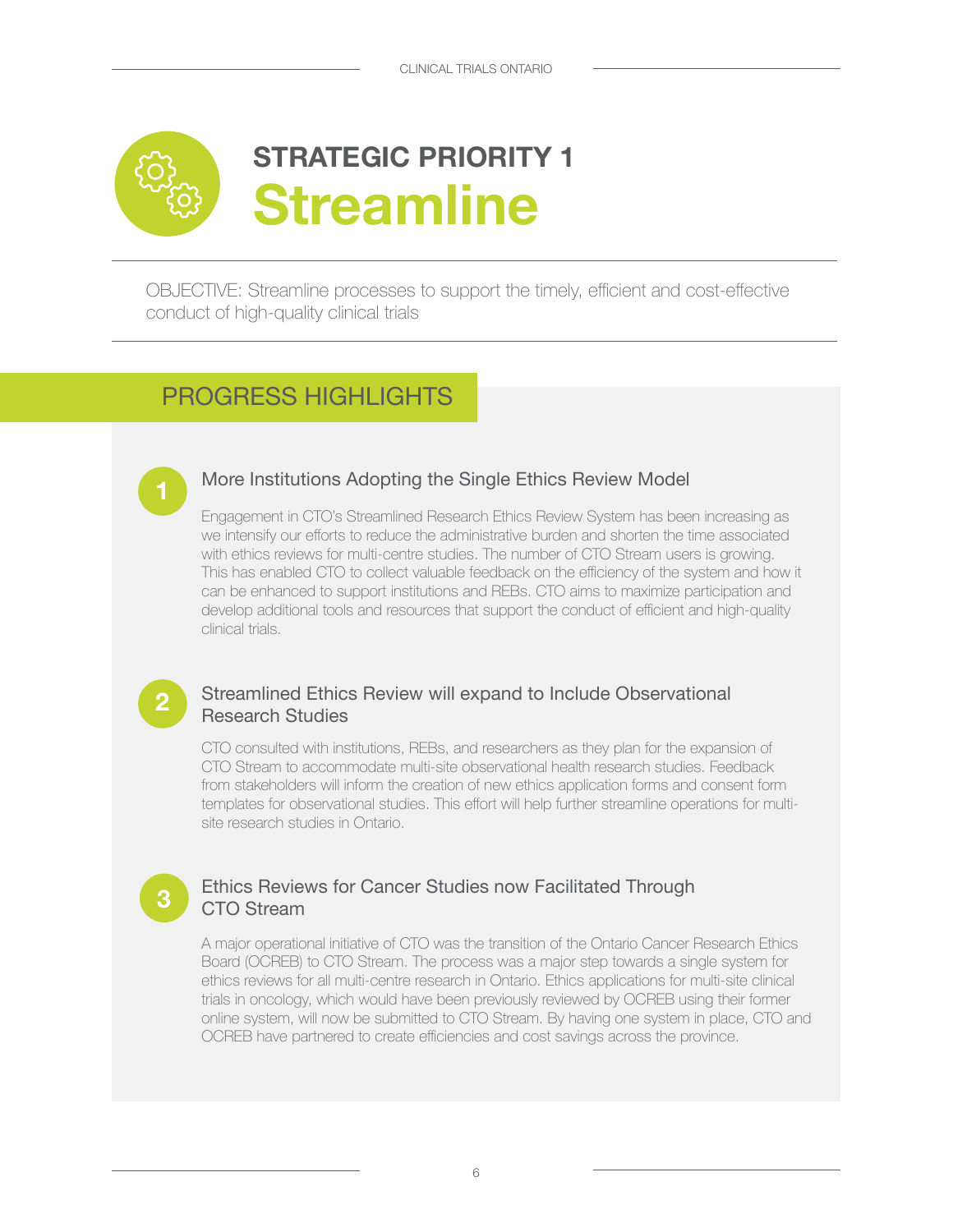



### CTO QUALIFIED REB<sup>s</sup>

- Baycrest Research Ethics Board
- Centre for Addiction & Mental Health Research Ethics Board
- Comité d'éthique de la recherche de l'Hôpital Montfort
- Children's Hospital of Eastern Ontario Research Ethics Board
- Hamilton Integrated Research Ethics Board
- Holland Bloorview Research Ethics Board
- Mount Sinai Hospital Research Ethics Board
- North York General Hospital Research Ethics Board
- **Ontario Cancer Research Ethics Board**
- **Queen's University Health** Sciences & Affiliated Teaching Hospitals Research Ethics Board
- Southlake Regional Health Centre Research Ethics Board
- St. Michael's Research Ethics **Board**
- Sunnybrook Health Sciences Centre Research Ethics Board
- University Health Network Research Ethics Board
- Western University Health Sciences Research Ethics Board
- **Ottawa Health Science Network** Research Ethics Board/Conseil d'éthique de la recherche du réseau de science de la santé d'Ottawa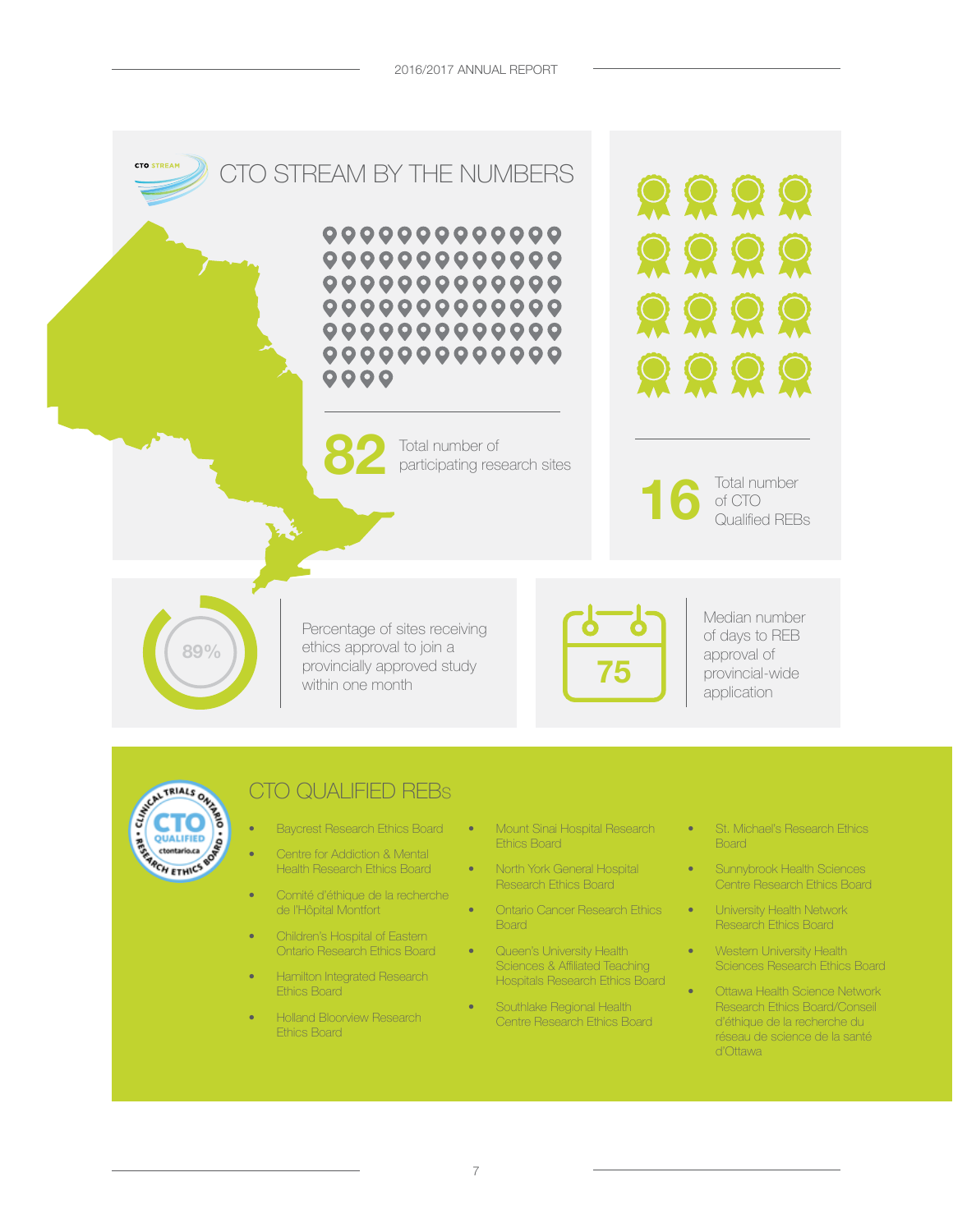## **STRATEGIC PRIORITY 2 Engage**

#### OBJECTIVE: Support and promote public and patient engagement with clinical trials

### PROGRESS HIGHLIGHTS



#### Harnessing the Patient Voice

A committee of seven individuals who are interested in and impacted by clinical trials was formed in early 2017 with the objective of advising CTO on current topics and issues regarding clinical trials for which patient and public input would be valuable. The Patient and Public Advisory Group, also known as the P2AG, will ensure that the patient and public perspectives are incorporated into relevant CTO activities, and will also be ambassadors for clinical trials and for CTO.



#### Forming Linkages with Health Charities and Patient Groups

Another way to increase patient and public engagement is by collaborating with and learning from health charities and patient organizations. Through interactions with their stakeholders, these organizations have insight into the needs of individuals who are considering participating in a trial. They have shared their desire for more clinical trials in Ontario and resources in place that help individuals connect to trials andunderstand what participation entails. Representatives from a number of these organizations participated in CTO's 2017 conference and we look forward to more collaboration.

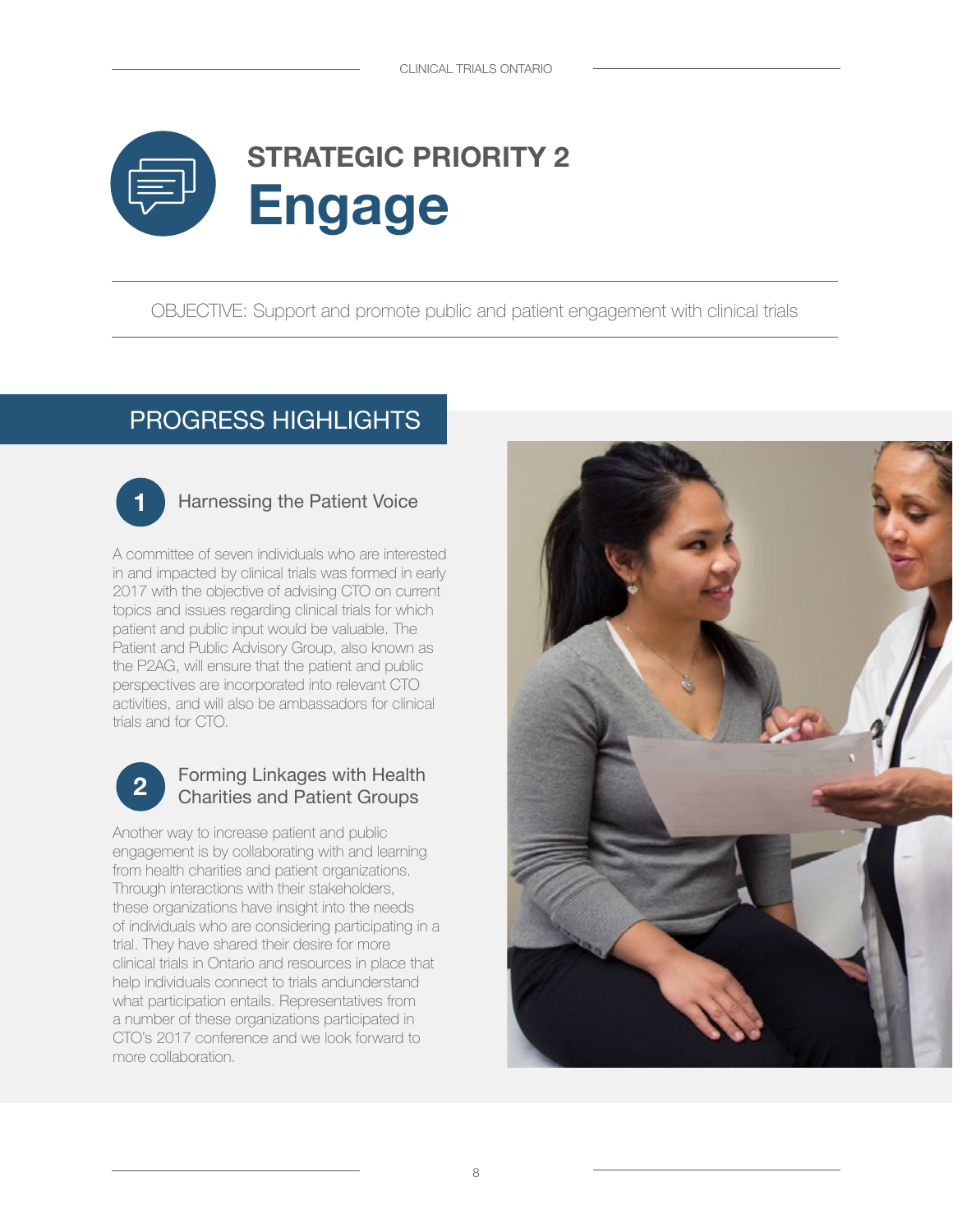

#### Understanding the Needs of Healthcare Providers

Data from a 2015 survey conducted by CTO and Clinical Trials BC (formerly the BC Clinical Research Infrastructure Network) is being prepared for publication. Results indicate that healthcare providers are perceived by the public to be one of the top sources for information about clinical trials. CTO will explore the knowledge and attitudes of healthcare providers to inform the development of programs to support their needs with respect to clinical trials.



**3**

#### Reaching out to New Partners

We are starting to identify the resources and tools we can build to improve patient and public engagement in clinical trials. For example, CTO has become an active member of Patient Focused Medicines Development, an independent global initiative committed to meaningful patient engagement throughout the development of new treatments. Building relationships with stakeholders across the clinical trials continuum is important to help guide us in developing meaningful and useful tools and resources.



**5**

#### **4** Reaching out to New Partners **ARKING A** Patient Engagement Discussion at CTO Conference

At CTO's 2017 conference a panel comprised of representatives from patient groups, industry and academic institutions discussed approaches to learning from patient and participant experiences to improve clinical trials and research. The session focused on patient input in clinical trial design, strategies to improve participant recruitment, and the role of healthcare providers in patient engagement. It inspired attendees and led to fruitful discussions about meaningful patient engagement with research.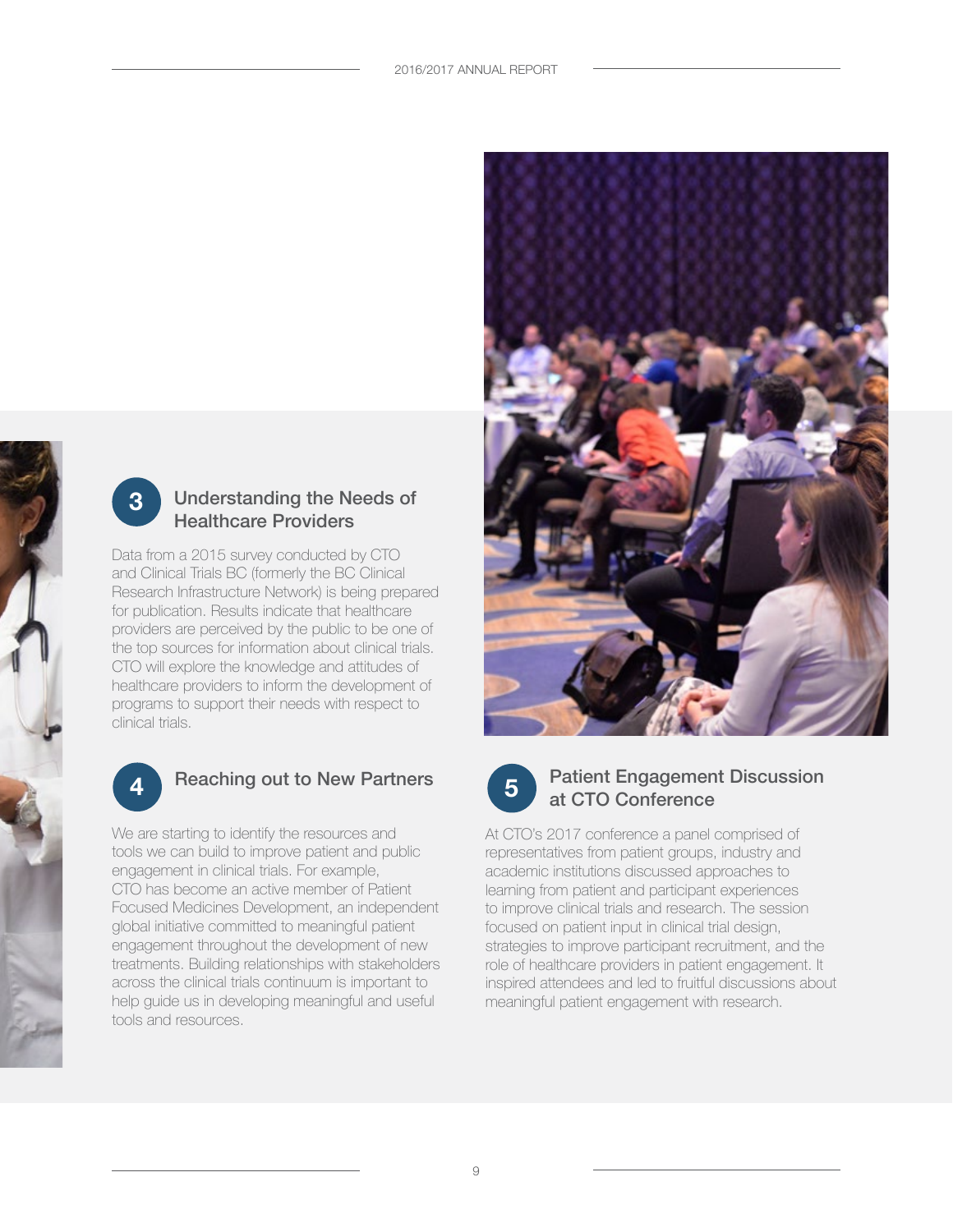

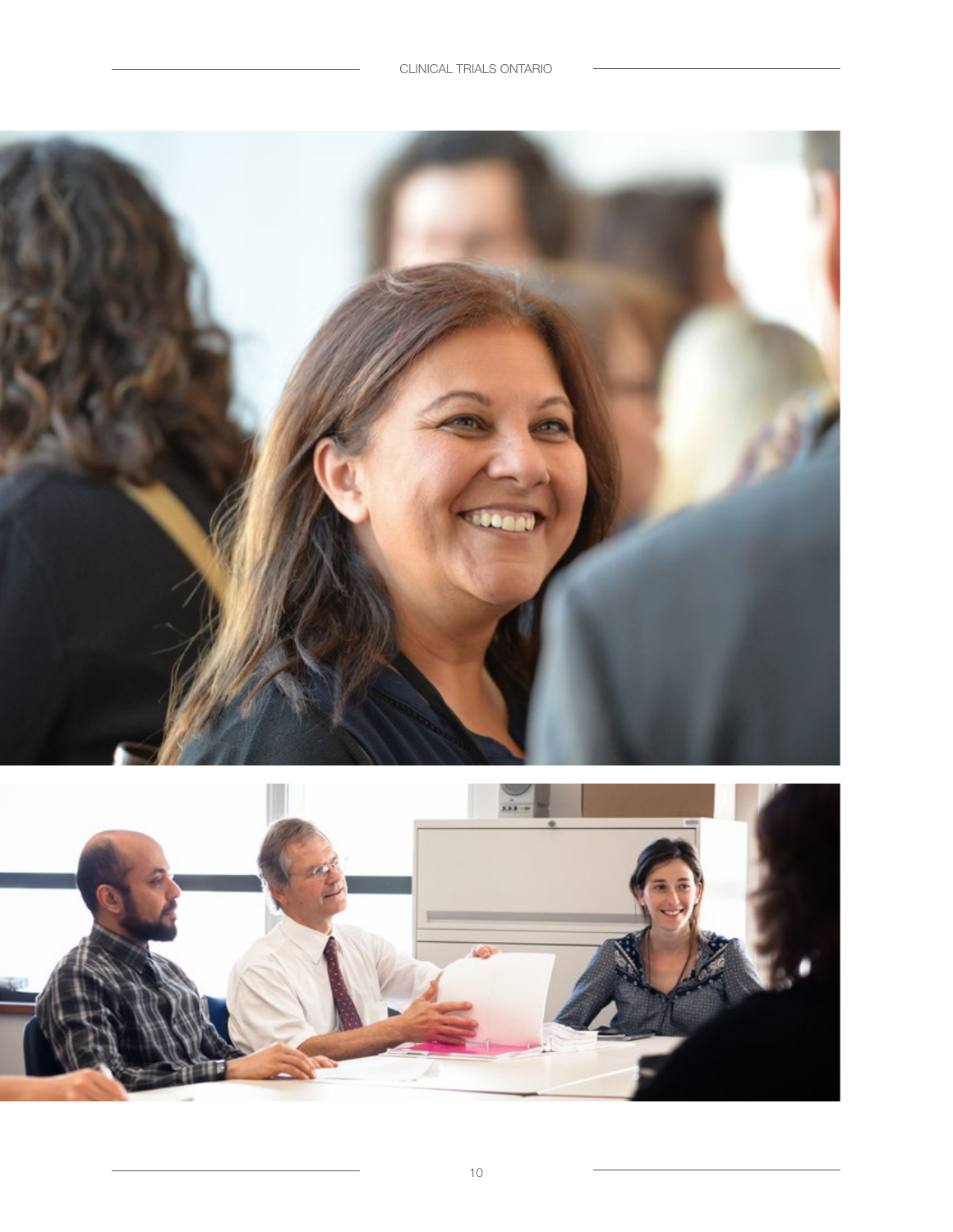

OBJECTIVE: Promote Ontario's competitive advantages and clinical trial capacities to attract more industry and investment



### PROGRESS HIGHLIGHTS



CTO engaged with the international business and research communities at the annual BIO Conference in San Francisco in June 2016. CTO hosted a panel discussion with their life sciences partner Montreal InVivo, as well as Montreal Goes Clinic and Life Sciences Ontario. An esteemed group of experts including Dr. Dominick Amato, Mr. Bert Bruce, Ms. Margaret Horner, Dr. Jacques Michaud and Mr. Marc LePage was convened to discuss clinical trials and rare diseases. CTO's presence in the Ontario Pavilion promoted Ontario as a leading location for research and trials. CTO leveraged this and other events to strengthen relationships with industry and highlight Ontario's capacity to support clinical trials.



#### **1** Increasing CTO's Visibility **1** Industry – a Key Player in Clinical Trials **2** Industry – a Key Player in<br>**2** Clinical Trials

Working with industry is key to increasing the number of trials in Ontario. CTO conducted in-depth interviews with industry representatives to better understand the challenges and how we can help place more studies in the province. We will work with industry and institutions to develop tools and resources to improve the planning and execution of trials. Additionally, we will compile case studies from sites that have improved research outcomes and timelines and will use these examples to help form best practices for Ontario's research community.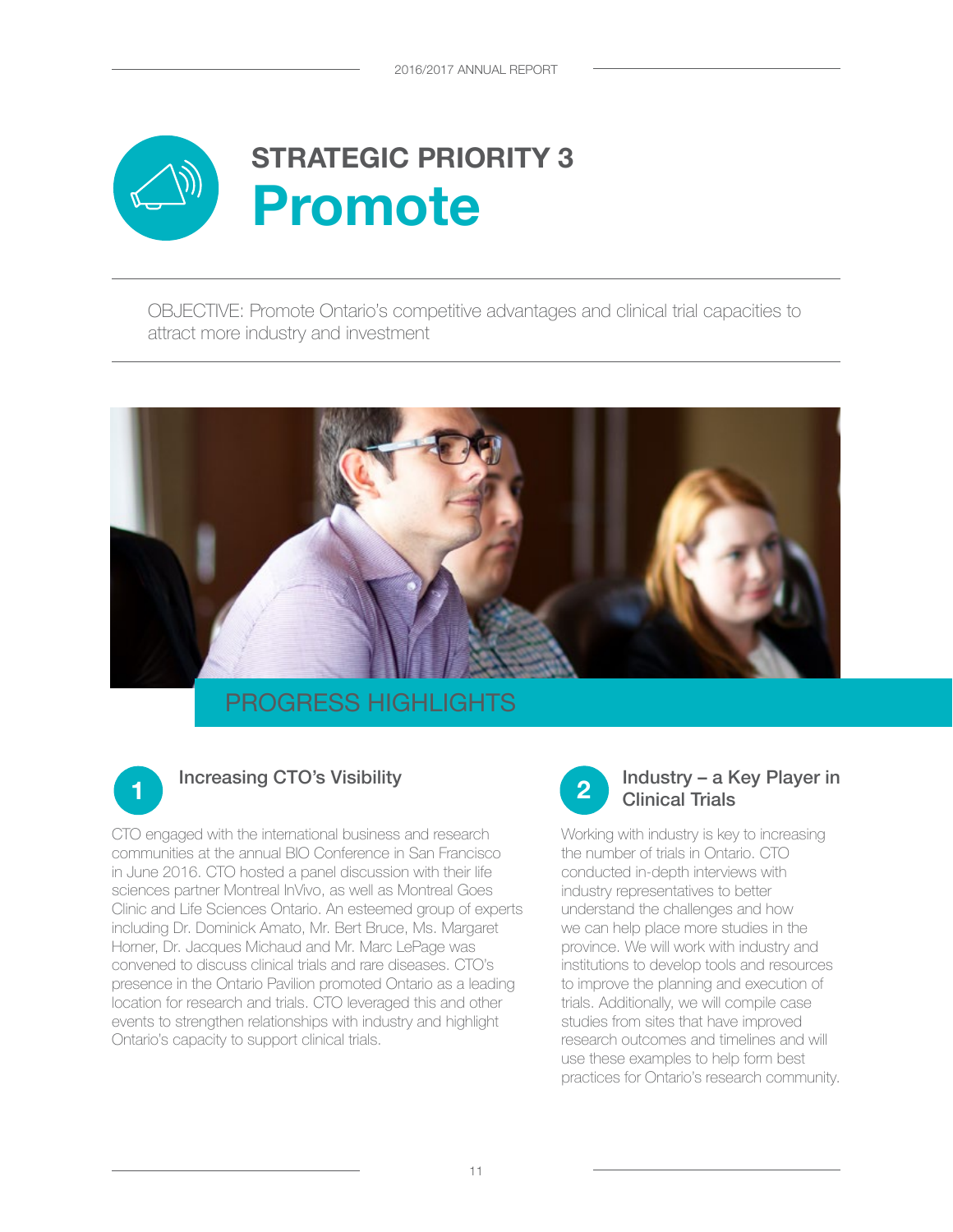## The CTO Conference was the best clinical trials-focused conference I have attended in 20 years. " 77





#### Bringing Together Experts in Clinical Trials for Collaboration and **3 Knowledge Exchange**

CTO's third annual conference welcomed over 300 delegates from government, academia, healthcare, industry, life sciences, health charities and patient advocacy groups for a two-day program that included diverse and interactive presentations, speakers and discussions. We heard from world-renowned experts including Jeffrey Simpson, former National Affairs Columnist, Globe and Mail, Greg Simon, Director of the Biden Cancer Initiative with The Biden Foundation and former Executive Director, The White House Cancer Taskforce (Moonshot Program) and Timothy Caulfield, Canada Research

Chair in Health and Law Policy and Professor in the Faculty of Law and School of Public Health, University of Alberta.

Focused on the theme of Building Momentum: Ideas into Action, conference participants discussed opportunities to strengthen the environment for clinical trials in Ontario and across Canada, the health and economic benefits they bring to Ontarians and the ideas that will help us attract more trials to the province. Other topics that were touched on include policy and regulatory frameworks, patient and public education strategies,

streamlining processes to facilitate efficient, high-quality and ethical conduct of clinical trials, and the infrastructure and investment needed to support clinical trials.

Conference presentations, videos and the Conference Digest – which provides a summary of the presentations and discussions – can be found on **[ctontario.ca](http://ctontario.ca)**.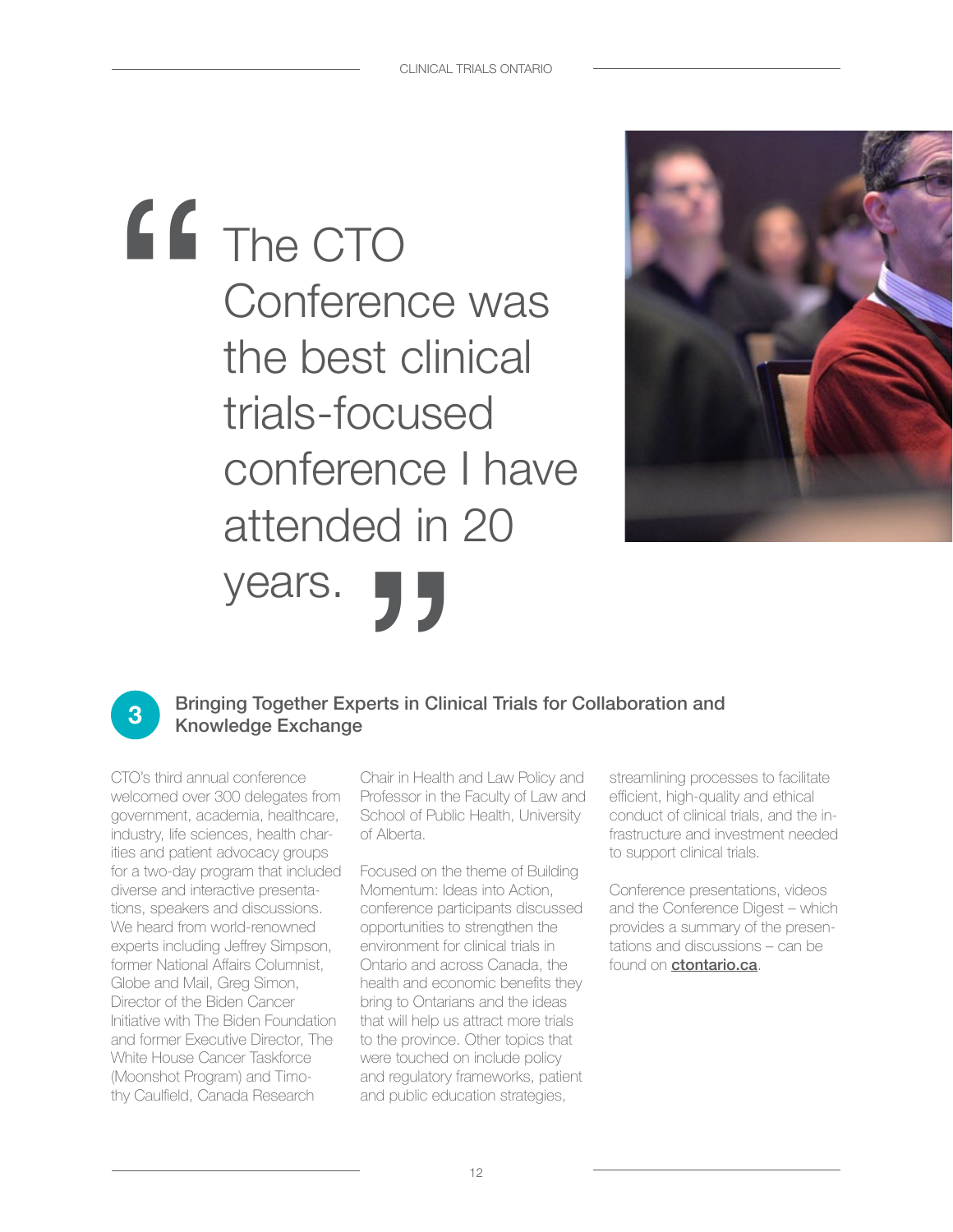





### 2017 CONFERENCE BY THE NUMBERS

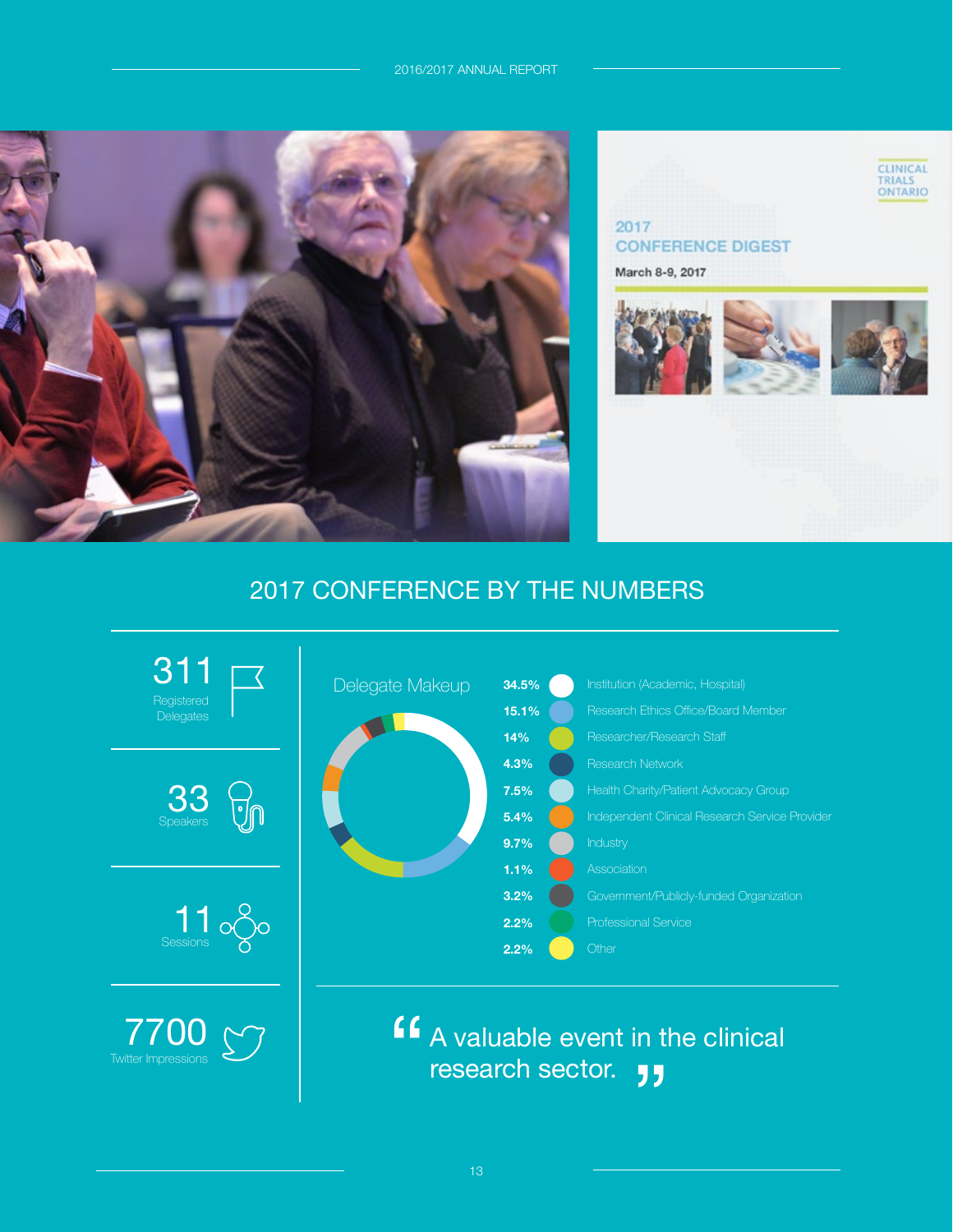# **Organizational Profile**

### THE TEAM

| <b>Matthew D'Ascanio</b> | Program Manager, Systems Development and Support    |  |  |
|--------------------------|-----------------------------------------------------|--|--|
| Erin Bell                | Program Manager, Streamlined Research Ethics Review |  |  |
| <b>Todd Leach</b>        | <b>Senior Communications Specialist</b>             |  |  |
| <b>Susan Marlin</b>      | President and CFO                                   |  |  |
| Lam Pho                  | Director, IT                                        |  |  |
| <b>Craig Proulx</b>      | Administrative Assistant                            |  |  |
| <b>Dawn Richards</b>     | Associate Director, Patient and Public Engagement   |  |  |
| Ranuka Sriniyasan        | Program Manager, Clinical Trials Outreach           |  |  |
| lan Stewart              | <b>Web Application Developer</b>                    |  |  |
| <b>Scott Tomlinson</b>   | CTO Stream Navigator                                |  |  |
| Elena Trebinjac          | <b>Operations Manager</b>                           |  |  |

### BOARD OF DIRECTORS

| Arthur Slutsky (Chair) | Vice President, Research, St. Michael's Hospital                                                                                                                         |  |
|------------------------|--------------------------------------------------------------------------------------------------------------------------------------------------------------------------|--|
| Mark Lundie            | Director, Medical Affairs, Rare Diseases, Pfizer Canada Inc.                                                                                                             |  |
| Michael Owen           | Vice-President, Research, Innovation & International, University of Ontario<br>Institute of Technology                                                                   |  |
| Tina Ceroni            | <b>Clinical Trial Participant</b>                                                                                                                                        |  |
| Anne Ellis             | Associate Professor and Chair, Division of Allergy & Immunology, Department of<br>Medicine, Queen's University                                                           |  |
| Raphael Hofstein       | President and Chief Executive Officer, MaRS Innovation                                                                                                                   |  |
| Raphael Saginur        | Chair, Ottawa Health Sciences Research Ethics Board, Associate Professor of<br>Medicine, University of Ottawa, and Infectious Diseases Physician, The Ottawa<br>Hospital |  |
| Clive Ward-Able        | Executive Director, R&D, Amgen                                                                                                                                           |  |
| James Wilson           | President. Brancorth Medical Inc.                                                                                                                                        |  |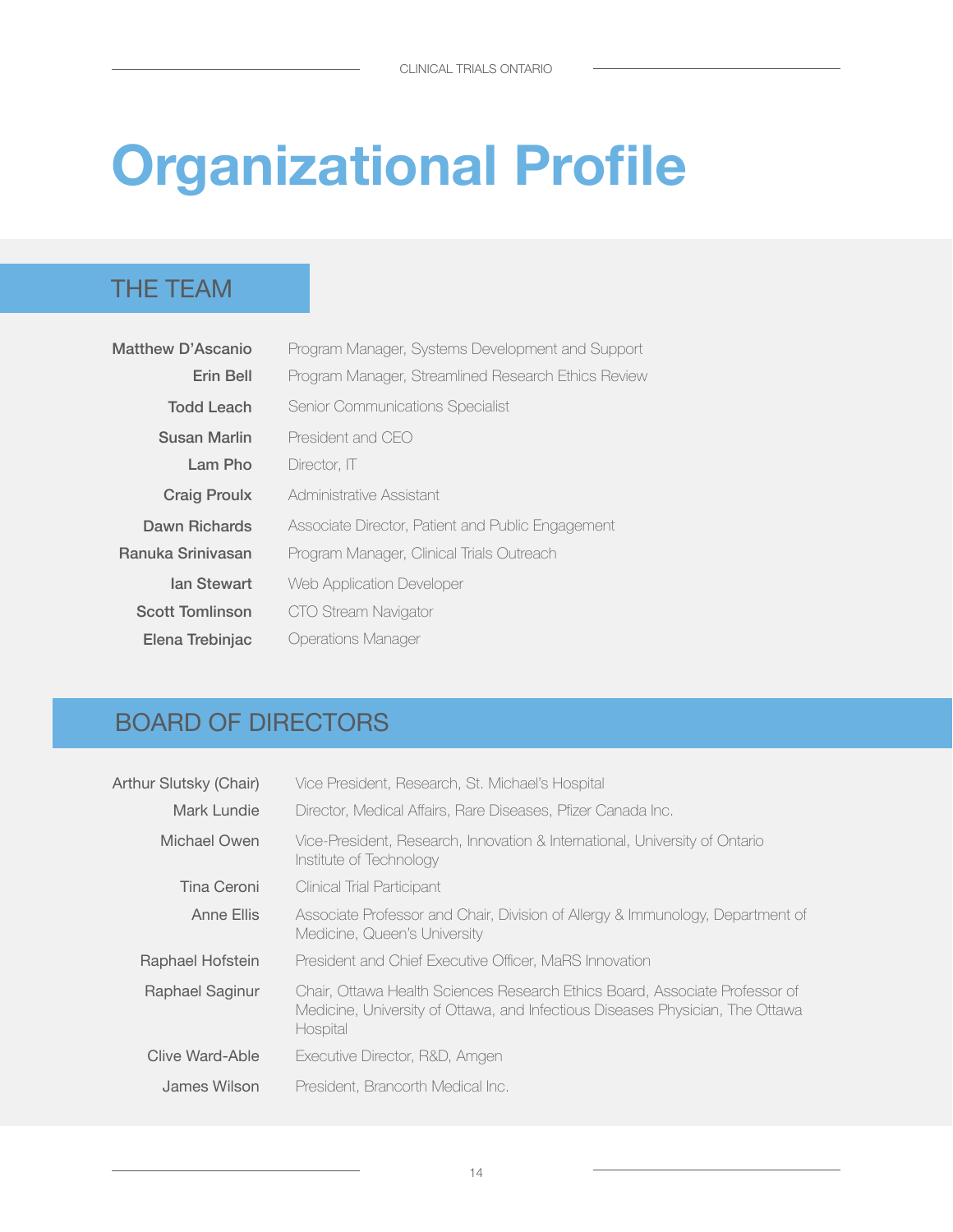## **Financial Statement**

*As at April 30th, 2016 and April 30th, 2017.*

| <b>ASSETS</b>                            | 2017        | 2016      |
|------------------------------------------|-------------|-----------|
| <b>Current Assets</b>                    |             |           |
| Cash                                     | \$663,238   | \$331,461 |
| Guaranteed Investment Certificates       | 10,000      | 10,000    |
| Accounts receivable                      | 105,870     | 6,780     |
| <b>HST</b> recoverable                   | 22,748      | 24,431    |
| Prepaid rent                             | 69,354      | 66,028    |
| Prepaid software costs                   | 117,620     | 60,232    |
| Prepaid insurance and deposits           | 43,731      | 22,198    |
|                                          | \$1,032,561 | \$521,130 |
| <b>LIABILITIES AND NET ASSETS</b>        | 2017        | 2016      |
| <b>Current Liabilities</b>               |             |           |
| Accounts payable and accrued liabilities | \$155,930   | \$66,682  |
| Deferred contributions                   | 731,679     | 440,239   |
|                                          | 887,609     | 506,921   |
| Net assets (Unrestricted)                | 144,952     | 14,209    |
|                                          | \$1,032,561 | \$521,130 |